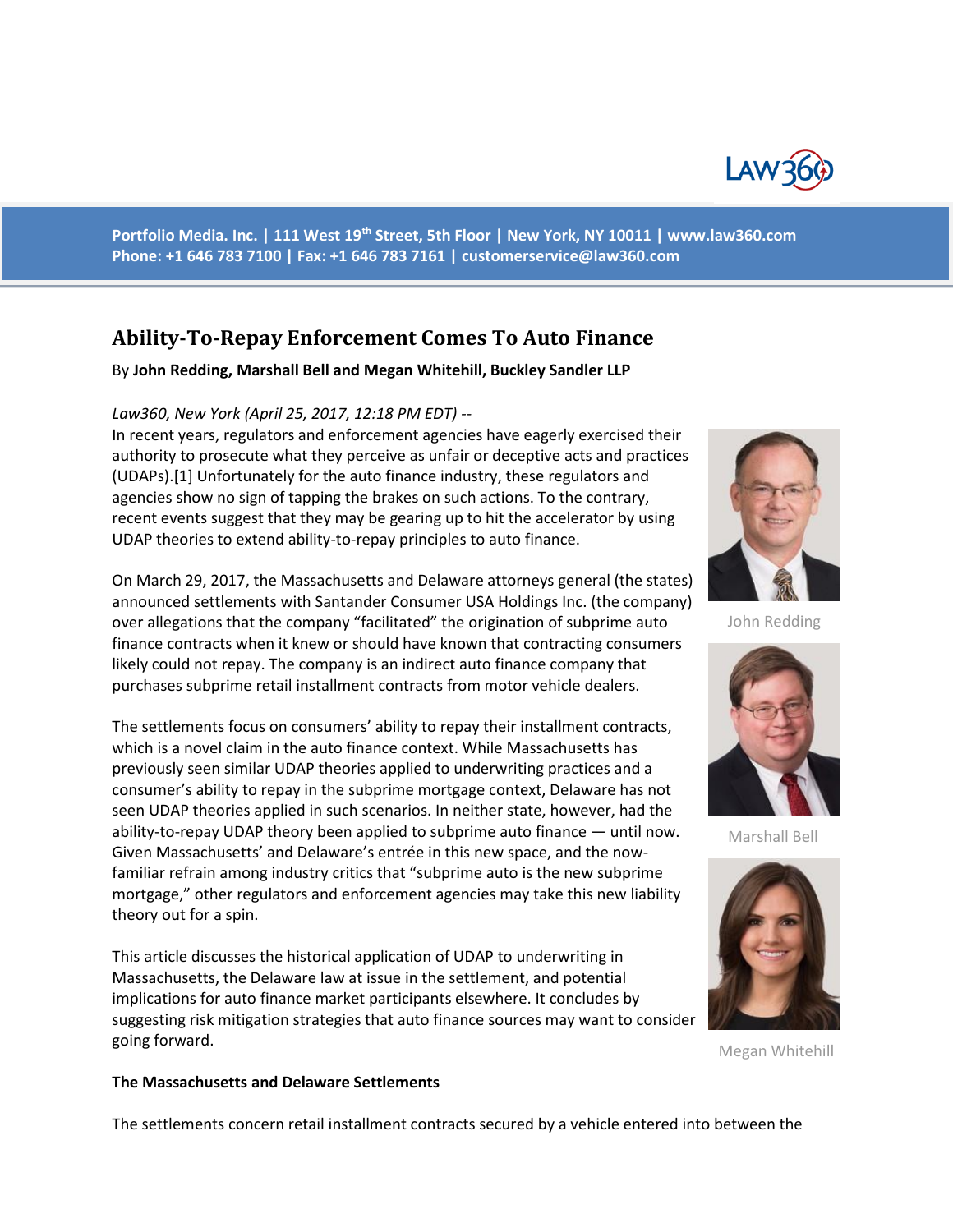dealer and consumer, which dealers then sell to the company. When acquiring these contracts, the company generally relies on application information received from the dealers when underwriting the transaction and establishing the wholesale price — the buy rate — that it will pay the dealers, which is typical in indirect auto finance. Also typical, the company prices for the risk of default, which is expected to occur in a certain percentage of transactions.

The states allege that during the period covered by the settlements, the company identified certain dealers it considered higher risk and for whom additional oversight was appropriate. As part of its dealer oversight process, the company allegedly became aware that certain dealers were inflating consumer incomes, a practice the company believed was correlated with higher early payment default rates. Consequently, the states further alleged that the company was on notice it was being induced to purchase installment contracts from those dealers it might not otherwise have purchased.

Ultimately, the states alleged that the company's actions were insufficient to address the risk that the identified, problematic dealers were placing consumers into vehicles and financing transactions those consumers could not afford. The states maintained that, upon learning of the issues, the company did not appropriately discipline the dealers by terminating the relationship with those dealers. Thus, the states alleged that the company was "reckless with respect to the unfairness" under the states' UDAP statutes. In the settlements, the states did, however, recognize the steps the company had taken to improve processes to identify and address the issues alleged to have occurred in the past.

Based on the facts as alleged, the parties entered into a settlement under each of the states' UDAP statutes, and the company paid a total of (1) \$22.1 million to resolve the Massachusetts action, of which \$16.3 million is to be used for remediation and paying the costs of investigation and the remaining \$5.8 million is to be paid to the state; and (2) \$3.9 million to resolve the Delaware action, of which \$2.875 million is to be used for remediation and paying the costs of investigation and the remaining \$1.025 million is to be paid to the state. In addition, under both settlements, the company agreed to certain operational changes going forward, including implementing additional underwriting and documentation requirements for dealers that appear to be inflating consumer incomes.

## **State AGs Apply Ability-to-Repay Principles to Auto Finance**

It is generally recognized that state statutory and regulatory regimes do not expressly require prospective assignees of installment contracts to engage in an ability-to-repay analysis. That said, courts in a limited number of jurisdictions — including Massachusetts — have held that conduct resulting in a high likelihood of consumers being unable to repay their credit obligations is an unfair or otherwise actionable practice under those jurisdictions' UDAP statutes. However, much of this jurisprudence has arisen outside of auto finance.

Notwithstanding the absence of a statutory ability-to-repay requirement, it is industry practice for both bank and nonbank financial institutions to collect and review relevant consumer financial data when deciding whether to purchase a retail installment contract and the price at which they are willing to do so as part of their underwriting and pricing processes. They do so with an eye toward controlling the risk of loss, understanding that some percentage of transactions will nonetheless fail to perform as expected, to achieve an acceptable risk-adjusted return. The Massachusetts and Delaware settlements are notable because they impose an obligation to mitigate potential credit losses regardless of whether an institution believes that it will achieve an acceptable risk-adjusted return, recognizing there were additional facts that helped drive them to this result. The concern for all institutions should be that other states seek to use their UDAP authority to hold market participants liable for "unacceptable"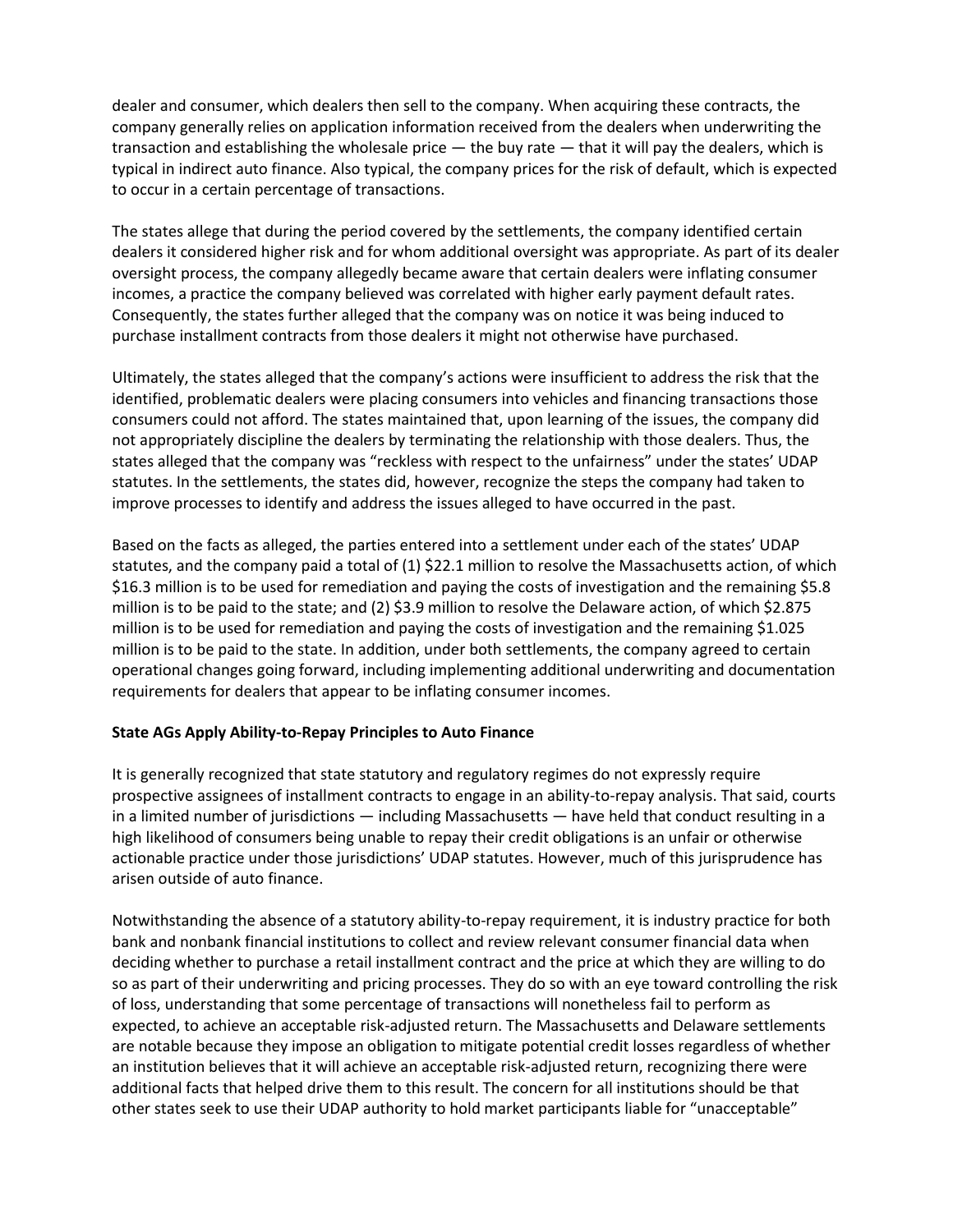credit losses based solely on the level of losses and no other factors that might lead the institution to conclude those losses are the result of inappropriate actions by the parties from whom installment contracts are purchased.

# **Ability-to-Repay Analysis in Massachusetts**

Massachusetts' courts have demonstrated a willingness to apply the state's UDAP law to a consumer's ability (or inability) to repay, doing so initially in the context of residential mortgage lending. Additionally, there has been the occasional matter outside the mortgage lending context to suggest broader application of Chapter 93A.

# *Application to Residential Mortgage Lending*

When considering whether a practice is "unfair" under Mass. Gen. Law 93A § 2 (referred to herein as 93A), Massachusetts courts have stated that the following should be considered: "(1) whether the practice ... is within at least the penumbra of some common-law, statutory or other established concept of unfairness; (2) whether it is immoral, unethical, oppressive or unscrupulous; and (3) whether it causes substantial injury to consumers (or competitors or other businessmen)."[2]

In Commonwealth v. Fremont Investment & Loan, et. al.,[3] the court analyzed the Massachusetts Predatory Home Loan Practice Act General Laws c. 183C (the act). The act prohibits making a "high-cost home mortgage loan" absent a reasonable belief at the time the loan is made that the borrower "will be able to make the scheduled payments to repay the home loan based upon a consideration of the [borrower's] current and expected income, current and expected obligations, employment status, and other financial resources other than the borrower's equity in the dwelling which secures the repayment of the loan."[4] While the Fremont court concluded the loans were not "high-cost home mortgage loans" under the act, it deemed them to be unfair and in violation of 93A because they shared a "central element of unfairness" with the act's specifically prohibited conduct; to wit, the origination of a home mortgage loan that the lender should recognize at the outset the borrower is not likely to be able to repay.

The court went on to explain "[t]hat the Legislature chose in the act to focus specifically on home loan mortgages with different terms and features from Fremont's is not dispositive; the question is whether the act may be read to establish a concept of unfairness that may apply in similar contexts."[5] It further noted that, "As stated by the single justice of the Appeals Court, the judge appropriately could and did look to Chapter 183C as an established, statutory expression of public policy that it is unfair for a lender to make a home mortgage loan secured by the borrower's principal residence in circumstances where the lender does not reasonably believe that the borrower will be able to make the scheduled payments and avoid foreclosure."[6]

In a later decision, the Supreme Court of Massachusetts explained that "[n]othing in our decision in Fremont, however, was intended to suggest that the universe of predatory home loans is limited only to those meeting the four criteria present in that case ... Rather, [the Fremont holding] was that [Chapter 93A] prohibits 'the origination of a home mortgage loan that the lender should recognize at the outset that the borrower is not likely to be able to repay.'"[7]

# *Beyond Mortgage Lending*

Though initially applied in the residential mortgage lending context, at least one court has been willing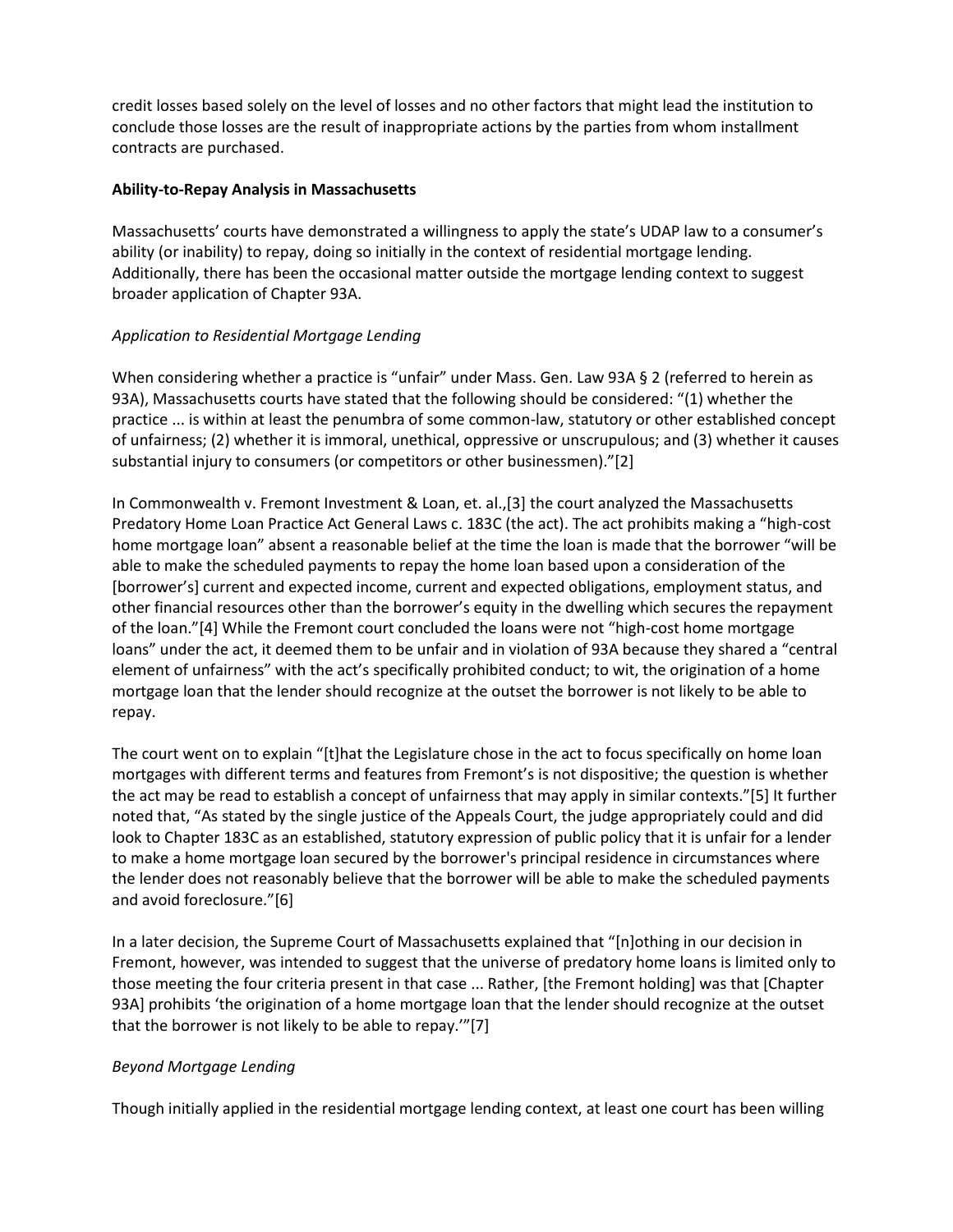to consider the Fremont ability-to-repay construct in the commercial loan context. In Wright v. Marjen Recovery LLC,[8] while questioning whether Chapter 93A could be applied to a commercial loan, the court nonetheless considered what the outcome might be if applied. In doing so, the court noted:

Even if [the Fremont reasoning applied], however, Wright failed to prove Marjem Mortgage made the loan without a reasonable belief that it could be paid back ... In Fremont, the Commonwealth supplied evidence showing the mortgagee determined loan qualification based on a borrowers [sic] debt-income ratio for the introductory rate payments rather than the full rate that would be applied after two or three years, thereby allowing borrowers to qualify for loans they would be unlikely to be able to repay. Here there is no such evidence of conduct on the part of the Marjem Defendants. Wright did not show that Marjem Mortgage had information in its possession at the time which would cause a reasonable lender to believe the note could not be paid back. As a result, this court cannot find Marjem Mortgage made a predatory loan that would violate c. 93A, and must find in favor of the Marjem defendants on this claim.[9]

Though not previously addressed outside the context of residential mortgage lending, the recent settlement with the Massachusetts attorney general leaves little doubt as to their willingness to apply Chapter 93A to nonmortgage finance transactions, including indirect auto finance transactions.

As an alternative theory, it is possible that the Massachusetts attorney general could seek to claim that a failure to properly consider a consumer's ability to repay constitutes an unconscionable act, giving rise to a Chapter 93A claim outside the mortgage context.[10] While Massachusetts case law does not define what constitutes unconscionability for purposes of 93A, at least one court has undertaken to analyze unconscionability from the perspective of "substantive contractual unfairness."[11] The court in Penney v. First National Bank of Boston[12] noted that when considering whether a commercial loan agreement and subsequent repossession of the collateral is unconscionable, such an analysis must be performed on a case by case basis, "giving particular attention to whether, at the time of the execution of the agreement, the contract provision could result in unfair surprise and was oppressive to the allegedly disadvantaged party."[13]

## **Ability-to-Repay Analysis in Delaware**

The Delaware attorney general's reliance on the state's consumer protection statute[14] in entering into its settlement with the company represents entirely new ground for Delaware; no prior application of this particular subchapter has been identified as the basis for an action by the attorney general arising out of a consumer's ability to repay. But, and as the premise of this article implies, this action appears to be another milestone in the race to UDAP-ify the auto finance market and indirect auto finance participants.

While new to the attorney general's office, civil litigants have previously relied upon ability-to-repay theories. In fact, a claim based on this theory was initially brought in civil class action litigation involving a payday lender in Delaware, though the claim was voluntarily dismissed during the course of the litigation.[15] Notwithstanding the case did not proceed under the state UDAP statute, the court analyzed the loan agreement under a substantive unconscionability standard — an analysis that must necessarily be based on a determination of whether it was unconscionable at the time the contract was  $made[16]$  — and held the payday loan contract void as unconscionable and awarded judgment to the plaintiff.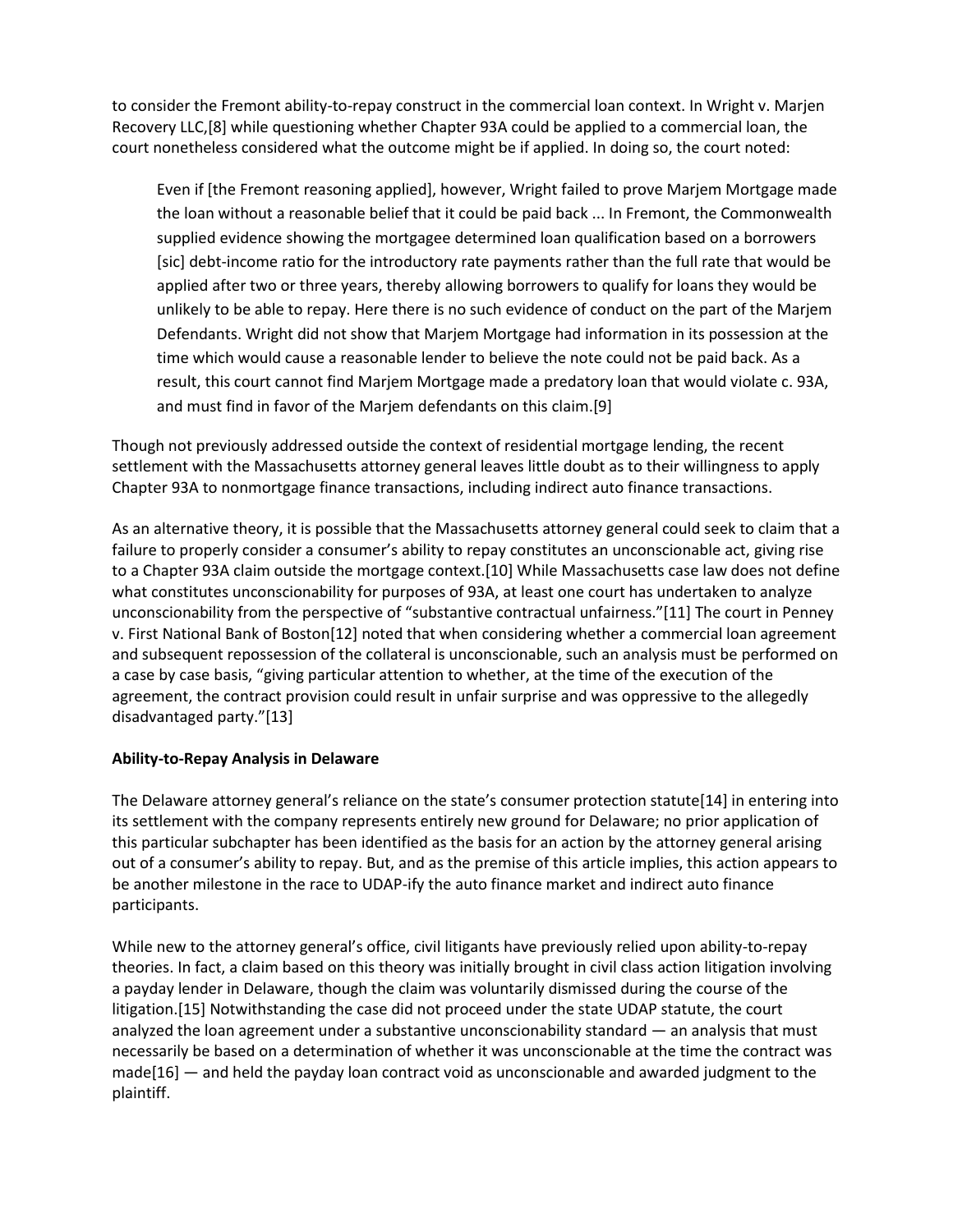## **Beyond Massachusetts and Delaware**

# *Use of Ability-to-Repay Analysis as a Basis for UDAP Claims Elsewhere*

Though state attorneys general and other enforcement bodies have brought few, if any, actions under a state UDAP theory for failure to comply with a general ability-to-repay concept in the absence of a state mandated ability-to-repay analysis requirement, civil cases in a number of state and federal jurisdictions have addressed the issue. As a general matter, these cases have involved either residential mortgage lending or "high-cost" consumer loan transactions (e.g., payday and other short-term loans).[17] In each of these instances, and in the absence of an actual ability-to-repay requirement, courts have applied an unconscionability standard when analyzing potential liability.

In DeBerry v. First Government Mortgage and Investors Corp.,[18] a civil action, the D.C. Court of Appeals determined, in the context of mortgage financing, that the D.C. Consumer Protection Procedures Act (D.C's UDAP statute) prohibited unconscionable terms resulting in a consumer's likely inability to repay. It explained that the CPPA had a broad remedial purpose, and that the defendant had failed to establish that the statute was not meant to apply to real estate mortgage finance transactions.[19] It would not be particularly surprising, given the current regulatory and enforcement environment, for an attorney general or other law enforcement body to rely on such a statute in the auto finance context.

Similarly, in In re. Bagot,[20] the court denied the defendant's motion for summary judgment under the New Jersey Consumer Fraud Act (NJCFA),[21] based in part on the existence of a genuine issue of material fact as to whether the defendant violated the NJCFA by "recommending a loan that the plaintiffs could not afford ..."[22] The court, in discussing the prohibition against "unconscionable commercial practices" under the NJCFA, noted that the term "unconscionable" must be liberally construed, and that predatory lending would be properly classified as unconscionable if proven.[23]

Though arising outside the indirect auto finance context, there is little within these decisions that might make them uniquely applicable to residential mortgage loans or unsecured consumer loans. In fact, given the broad language of the statutes and regulations relied upon to support claims that a consumer's likely inability to repay may give rise to a finding of unconscionability, and that such a finding may support a UDAP claim under state law, the regulators of other states such as D.C. and New Jersey may seek to apply ability-to-repay principles to auto finance.

## **What is an Indirect Auto Finance Source to Do?**

To enforcement agencies revving up to pursue the auto finance industry, it seems that the ability-torepay theory has that new car smell. Auto finance industry participants can and should take proactive steps to avoid such liability. While regulators and others may seek to hold assignees of indirect auto installment contracts liable for the actions of the automobile dealers from whom such contracts are purchased, it is important to state at the outset that automobile dealers typically are neither vendors nor affiliates of such assignees. Nevertheless, purchasers of auto installment contracts may wish to consider taking steps to identify potentially problematic dealer practices and address those practices if and when they arise. Such steps might include:

 Conduct appropriate due diligence on dealers at on-boarding and periodically throughout the relationship. This diligence may include requesting information about the dealer's financials; checking public complaint databases, such as the Better Business Bureau and Consumer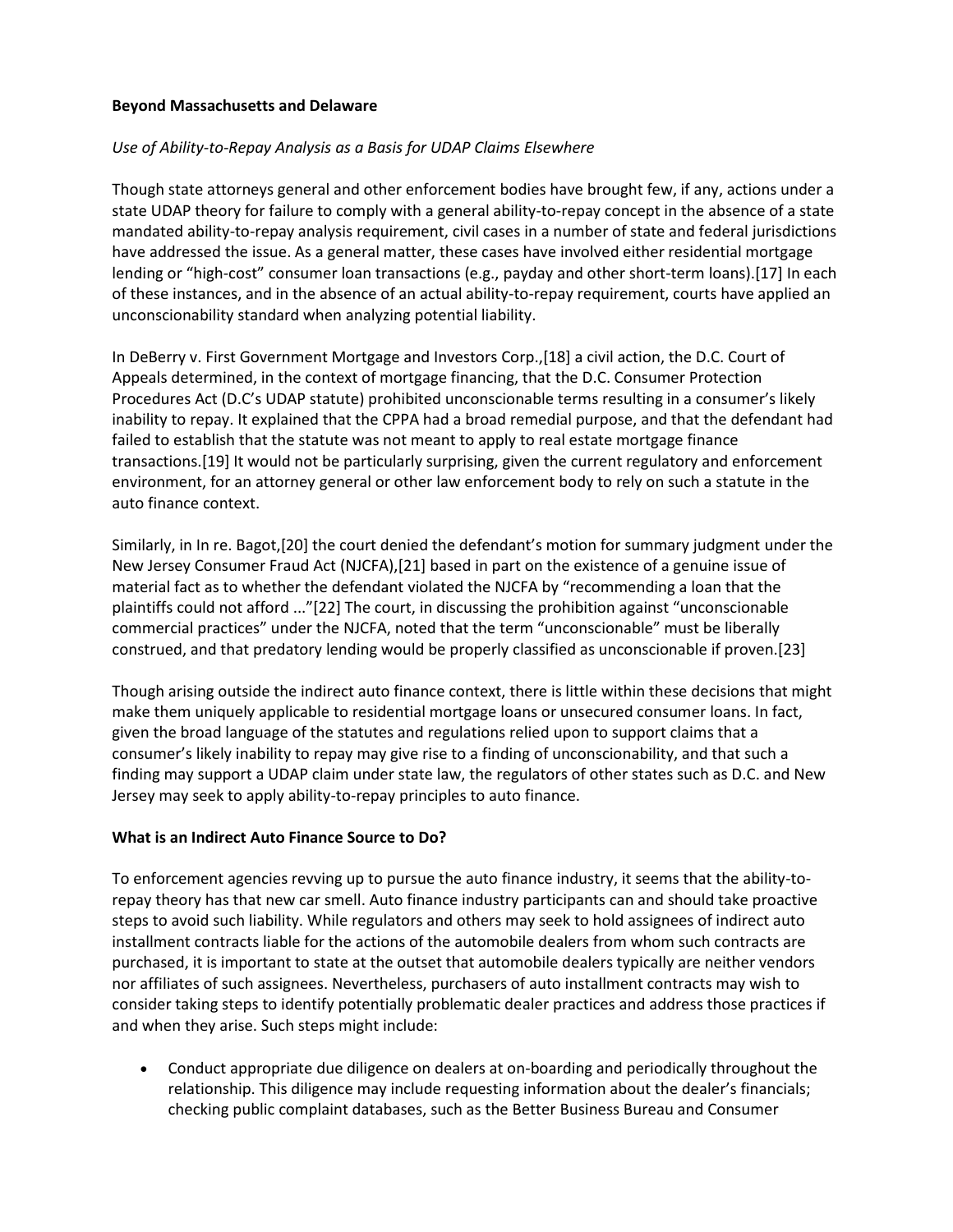Financial Protection Bureau's complaint portal; identifying key employees in the F&I department to ensure that they are not known bad actors; researching any litigation against the dealership; and checking for negative press in public news sources that could suggest concerns.

- Include clear expectations regarding compliance in dealer agreements and other dealer guidelines, including an expectation that dealers will not engage in any act or practice that might inflate a consumer's income, minimize debt service or otherwise give a false impression of the consumer's ability to afford the vehicle under the proposed terms.
- Monitor individual dealer performance in connection with key risk indicators. Key risk indicators may include early payment defaults, the dealer's overall default rate, litigation, the frequency of inaccurate underwriting information provided, and the frequency of consumer complaints regarding the dealer (whether received by the institution or from other sources).
- Establish thresholds for further investigation and/or corrective action. This involves establishing numeric standards that define when an individual dealer performance with respect to a risk indicator may suggest a potential problem. Such thresholds could be based on the dealer's absolute performance or based on the dealer's performance relative to the portfolio.
- Take appropriate action when issues are discovered, either through monitoring or on an ad hoc basis. It is absolutely critical for an institution to take action once it has facts suggesting a potential problem. The gravamen of the states' allegations was that the company failed to take effective correction action when it allegedly had facts suggesting dealer misconduct and consumers' inability to repay. Such action might include remediation of losses suffered by the consumer and corrective action with the dealership, which may include escalation to senior dealer management, seeking the repurchase of contracts or indemnification from the dealer, the termination or clawback of other dealer incentives, and/or termination of the institution's relationship with the dealership.

Similarly, indirect auto finance sources should remain vigilant and aware of what occurs internally, and what information is known about dealers or transactions from dealers with higher loss ratios, and react appropriately. Such practices might include:

- Ensure appropriate oversight by executive management and the board of directors;
- Assign internal responsibility for monitoring activities and responding to findings;
- Ensure that internal review and auditing procedures are appropriate in scope to identify issues that may arise and could enhance the risk of loss, regulatory criticism or enforcement;
- Implement clear guidelines to allow for escalation of matters within the company as potential issues arise;
- Document policies, procedures, assessments, results and action taken as a result of any findings of inappropriate conduct both within and outside the company;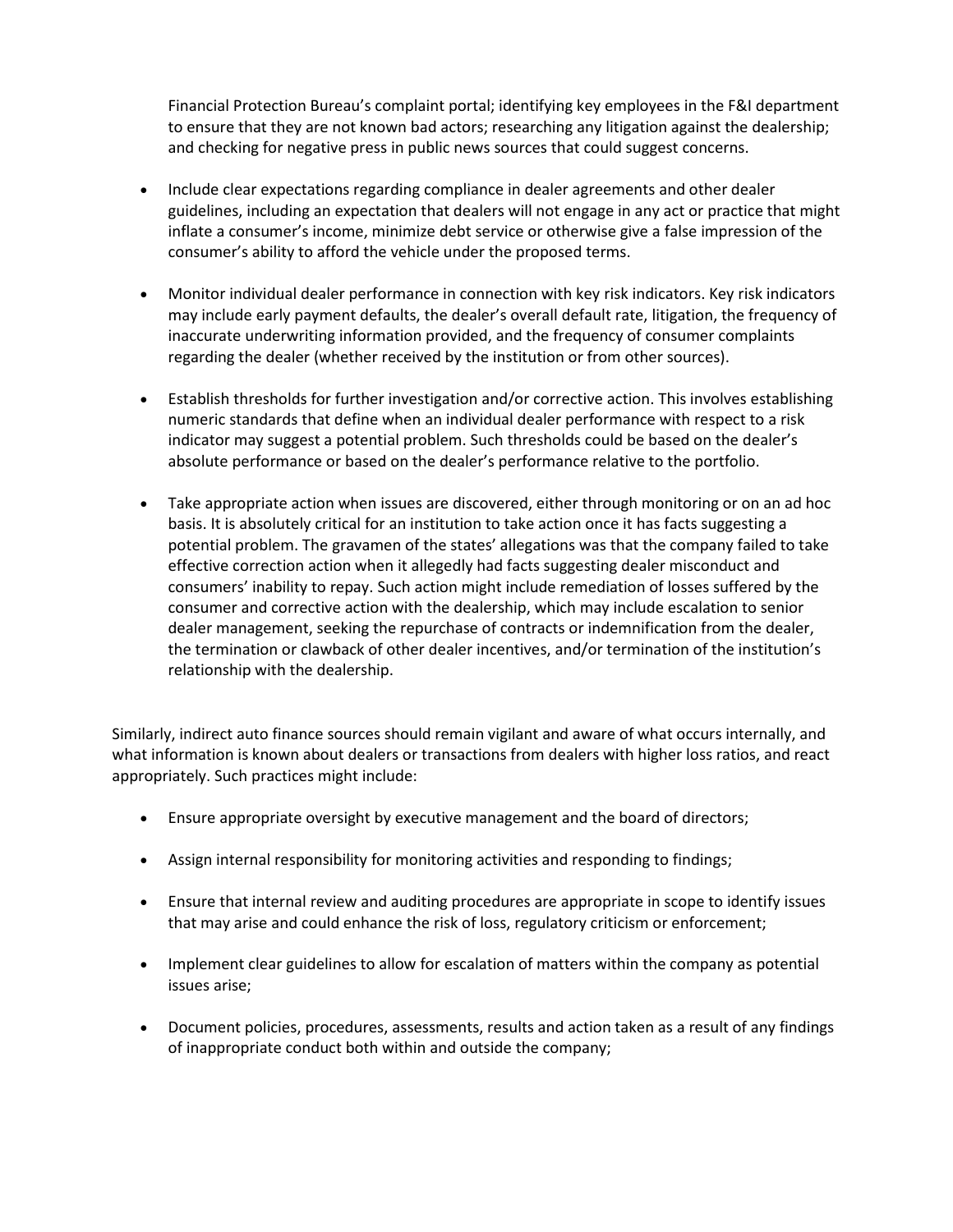- Communicate to employees that they should raise dealer risk issues notwithstanding the potential negative sales impact it could have with the dealer; and
- Ensure that dealer and employee incentives are aligned with the company's commitment to the fair treatment of consumers and prudent risk-taking.

The recent enforcement actions by Massachusetts and Delaware are a key milestone in the evolving expectation that prudential risk controls are not just a matter of financial performance, but also a critical consumer protection issue. This expectation is migrating into auto finance and institutions should ensure that they have the compliance infrastructure to meet the challenges that it will pose.

*John C. Redding is a partner in Buckley Sandler LLP's Santa Monica, California, office and leads the firm's national auto finance practice. Marshall T. Bell is a counsel in Buckley Sandler's Washington, D.C., office and regularly represents banks and auto finance companies in regulatory, litigation and enforcement matters. Megan E. Whitehill is an associate in Buckley Sandler's New York office and regularly represents corporate and individual clients in a wide range of litigation and enforcement matters.*

*The opinions expressed are those of the author(s) and do not necessarily reflect the views of the firm, its clients, or Portfolio Media Inc., or any of its or their respective affiliates. This article is for general information purposes and is not intended to be and should not be taken as legal advice.*

[1] While this article is limited to discussion of ability to repay and the use of state Unfair and Deceptive Acts and Practices statutes, the Dodd-Frank Wall Street Reform and Consumer Protection Act grants the Consumer Financial Protection Bureau and state Attorneys General the ability to pursue claims under the additional "abusive" prong within the Act's Unfair, Deceptive and Abusive Acts and Practices standard set forth at 12 U.S.C. § 5531.

[2] Commonwealth v. Fremont Inv. & Loan, 2008 WL 517279, at \*8 (Mass. Super. Feb. 26, 2008), modified in part sub nom. Com. v. Fremont Inv. & Loan, 2008 WL 1913940 (Mass. Super. Mar. 31, 2008).

[3] 452 Mass. 733 (2008).

[4] Fremont, 452 Mass. 733 (2008) (citing General Laws c. 183C).

[5] Fremont, 452 Mass. at 749.

[6] Id.

[7] Drakopoulos v. U.S. Bank Nat. Ass'n., 465 Mass. 775, 785–787 (2013), quoting Frappier v. Countrywide Home Loans Inc., 645 F.3d 51, 56 (1st Cir. 2011); see also, In re: Morgan Stanley & Co. Incorporated, Civil Action No. 10-2538 (June 24, 2010) [http://www.mass.gov/ago/docs/press/2010/2010-06-24-ms-settlement-attachment3.pdf ].

[8] 2014 WL 4274528, at \*7 (D.Mass. Aug. 27, 2014).

[9] Wright, 2014 WL 4274528, at \*7.